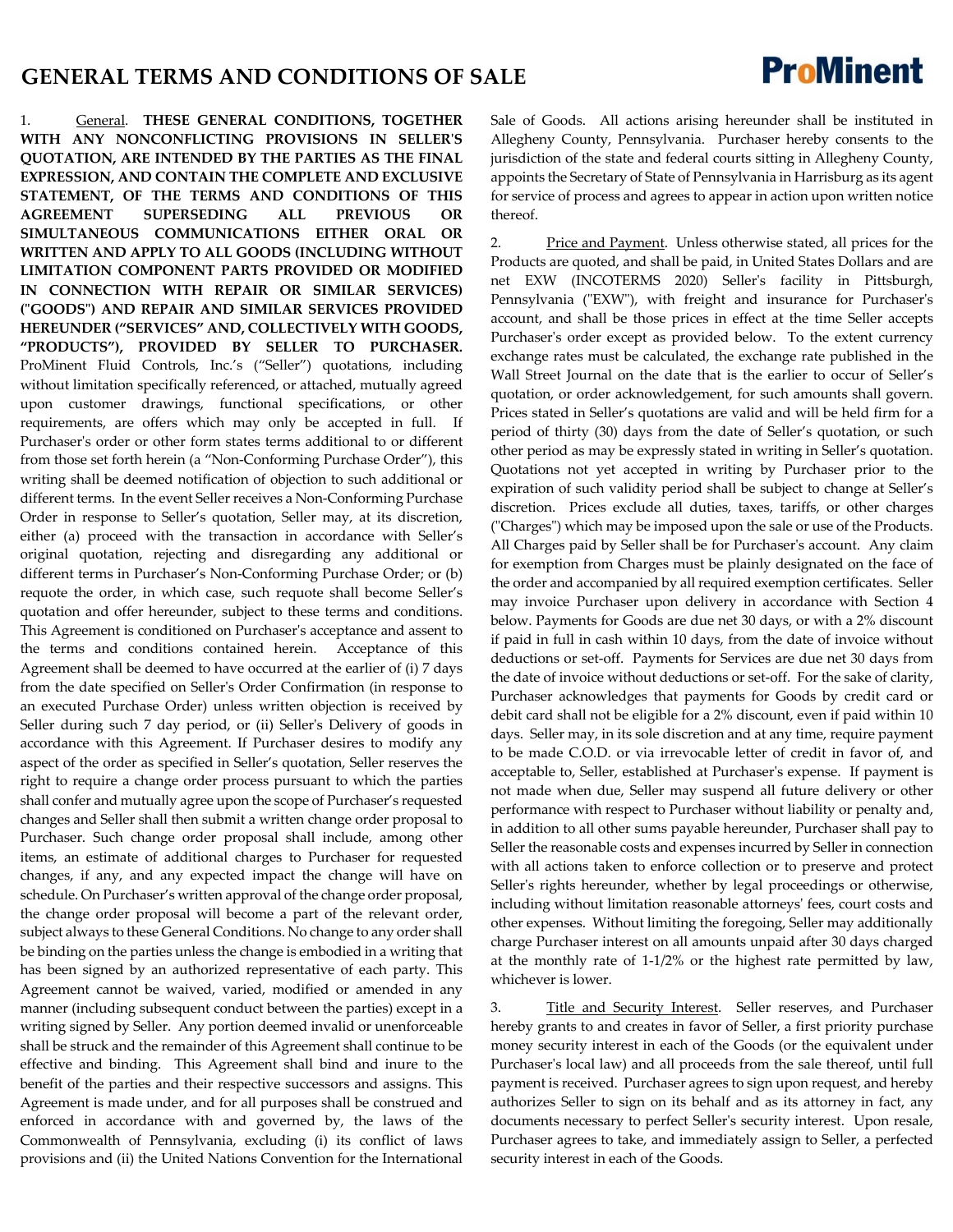Shipment; Delivery; Inspection. Unless otherwise agreed in writing, shipment and delivery of all Goods shall be EXW. All shipment, insurance or similar charges shall be borne by Purchaser. Delivery of Goods by Seller shall be completed when Seller notifies Purchaser that the Goods are available for pickup by the first carrier at Seller's designed facility, whereupon risk of loss is transferred to Purchaser. All claims for loss or damage in transit or for non-receipt shall be made by Purchaser against the carrier. All delivery information (including time for shipment) is approximate. Seller's sole responsibility is to use reasonable commercial efforts to meet specified shipment dates. Purchaser expressly absolves Seller from any liability for any loss or damage resulting from a failure to deliver or delays in delivery of Goods or Services caused by any conditions related to, or caused by, Purchaser's own acts or omissions (including without limitation changes to Purchaser's policies preventing site access by Purchaser's personnel), failure to process or inaccurate processing of time-sensitive information and/or mechanisms, a labor disruptions or dispute (e.g. pandemic, epidemic, quarantine or isolation restrictions, suspension of business orders, strike, slowdown or lockout), fire, flood, governmental act or regulation (e.g. denial of export licenses, any type of stay at home order, shelter in place order, suspension business or activity, travel bans, international cargo restrictions, flight or airspace bans, border closures), war (whether declared or not), riot, armed conflicts, inability to obtain supplies or shipping space, plant breakdown, power failure, delay or interruption of carriers, accidents, pandemics, epidemics or quarantine restrictions like, or due to, in particular, but not limited to, COVID-19 (a.k.a. corona virus), nuclear, chemical or biological contamination, acts of God or other causes beyond Seller's control, whether such causes were known, or not, at the time of contract (all of the foregoing shall be referred to herein as a "Force Majeure Event"). Notwithstanding the above, Seller shall not be liable for any damage or penalties whatsoever, whether indirect, incidental, special or consequential, resulting from Seller's failure to deliver or delay in delivery of Goods or Services for any reason. Purchaser shall inspect all Goods and Services promptly upon receipt or completion, as the case may be, and in no case any later than ten (10) days after receipt of such Goods or ninety (90) days of completion of such Services (the "Services Warranty Period"). Unless Purchaser notifies Seller in writing of any nonconformities within the applicable period of time referenced immediately above, Purchaser shall be deemed to have accepted the Goods or Services without qualification, and cannot, thereafter, reject any Goods or Services as nonconforming. Once used, Products are deemed to be fully conforming to this Agreement; subject only to Seller's express warranties as set forth herein.

5. Cancellation, Failure to Take Delivery; Unopened Items Returned for Credit. This Agreement cannot be canceled or postponed by Purchaser except with Seller's consent and upon terms that will indemnify Seller against loss. If Purchaser cancels all or part of an order for a System and/or special, non-standard Products ("Buy-Outs"), Purchaser shall pay Seller the greater of an amount equal to (i) 100% of the price for such cancelled System and/or Buy-Outs, or (ii) the actual and consequential damages incurred by Seller, including without limitation Seller's anticipated profit and expenses already incurred by Seller. If Purchaser cancels all or part of an order for standard Products ("Standard Products"), Purchaser shall pay Seller the greater of an amount equal to (i) 50% of the price for such cancelled Standard Products, or (ii) the actual and consequential damages incurred by Seller, including without limitation Seller's anticipated profit and expenses already incurred by Seller. If Purchaser postpones delivery, at Seller's option, Purchaser shall pay to Seller the sum of (i) a monthly charge equal to 1 1/2% of the total price for the Products subject to such postponement, and/or (ii) reasonable postponement charges; e.g. Seller's idle time, warehousing expense, etc. Subject to Purchaser's compliance

with Seller's Returned Goods Authorization process in accordance with Section 9 below, Seller may, at Seller's discretion, accept unopened and undamaged Goods to be returned by Purchaser for credit against Purchaser's future purchases from Seller; provided such Goods are verified by Seller upon receipt as new, unopened and in good, salable condition. Such return for credit shall be subject to a restocking fee of 25% and such credit shall be issued by Seller and available for Purchaser's use within thirty (30) days of Seller's receipt and confirmation of such Good's eligibility for return under this Section 5. Only Seller's standard, stand-alone Goods are eligible for this return for credit. Special orders, systems and/or "skids" are not eligible for return for credit treatment under this Section 5.

6. Warranty. Subject to the warranty limitation set forth in Section 7, Seller warrants that the Goods sold hereunder will substantially conform to Seller's published specifications and will be free from defects in material and workmanship under normal and proper use and service. For pump drive units and controller electronics, the applicable "Warranty Period" for the above stated express warranty shall be two (2) years after delivery EXW or ten (10) days after notification of dispatch or readiness for shipment, whichever occurs earlier. For sensors, the applicable "Warranty Period" for the above stated express warranty shall be six (6) months after delivery EXW or ten (10) days after notification of dispatch or readiness for shipment, whichever occurs earlier. For all other Goods and for systems, the applicable "Warranty Period" for Goods and system components covered by Seller's above stated express warranty shall be one (1) year after delivery EXW or ten (10) days after notification of dispatch or readiness for shipment, whichever occurs earlier. Extended warranty periods ("Extended Warranty Plans") may be purchased separately from Seller to extend the Warranty Periods set forth above. Subject to availability, upon payment in full for such Extended Warranty Plans, the Warranty Periods hereunder shall be extended in accordance with Seller's applicable Extended Warranty Plans, subject to all applicable terms and conditions. Subject to the warranty limitation set forth in Section 7, Seller warrants for the Services Warranty Period that it has performed such Services hereunder using personnel of required skill, experience and qualifications and in a professional manner. Purchaser shall notify Seller in writing during the Services Warranty Period of any alleged failure of the Services to conform to the limited warranty for Services set forth herein. Any failure to properly and timely notify Seller hereunder of an alleged failure of the Services to conform to the limited warranty for Services set forth herein shall be deemed to be a waiver by Purchaser of any rights under such limited warranty. Drawings, functional specifications, formal submittals and any other requirements documents prepared by Seller and approved by Purchaser shall be deemed the correct interpretations of the Services to be performed even if inconsistent with other, conflicting plans and specifications, whether prepared by Seller, Purchaser or otherwise. Upon resale, Purchaser agrees to extend to its customers no greater warranties, and limit its liability and remedies to the same extent, as those set forth herein.

7. Warranty Limitation. The warranty and remedies for breach of warranty provided for in these General Conditions extend only to the original end-user's production use of Products and do not cover, and Seller shall not be liable for, (i) Third-party products provided/specified by Purchaser, and any other third-party products expressly identified as such, are specifically excluded from Seller's warranty set forth herein. Seller's sole and exclusive warranty liability, responsibility and obligation with respect to such third-party product is to use all commercially reasonable efforts to pass through to Purchaser any applicable warranties provided by the sellers of such third-party products, if any, (ii) Products returned contaminated by chemicals or other substance, (iii) abnormal wear and tear or damage caused by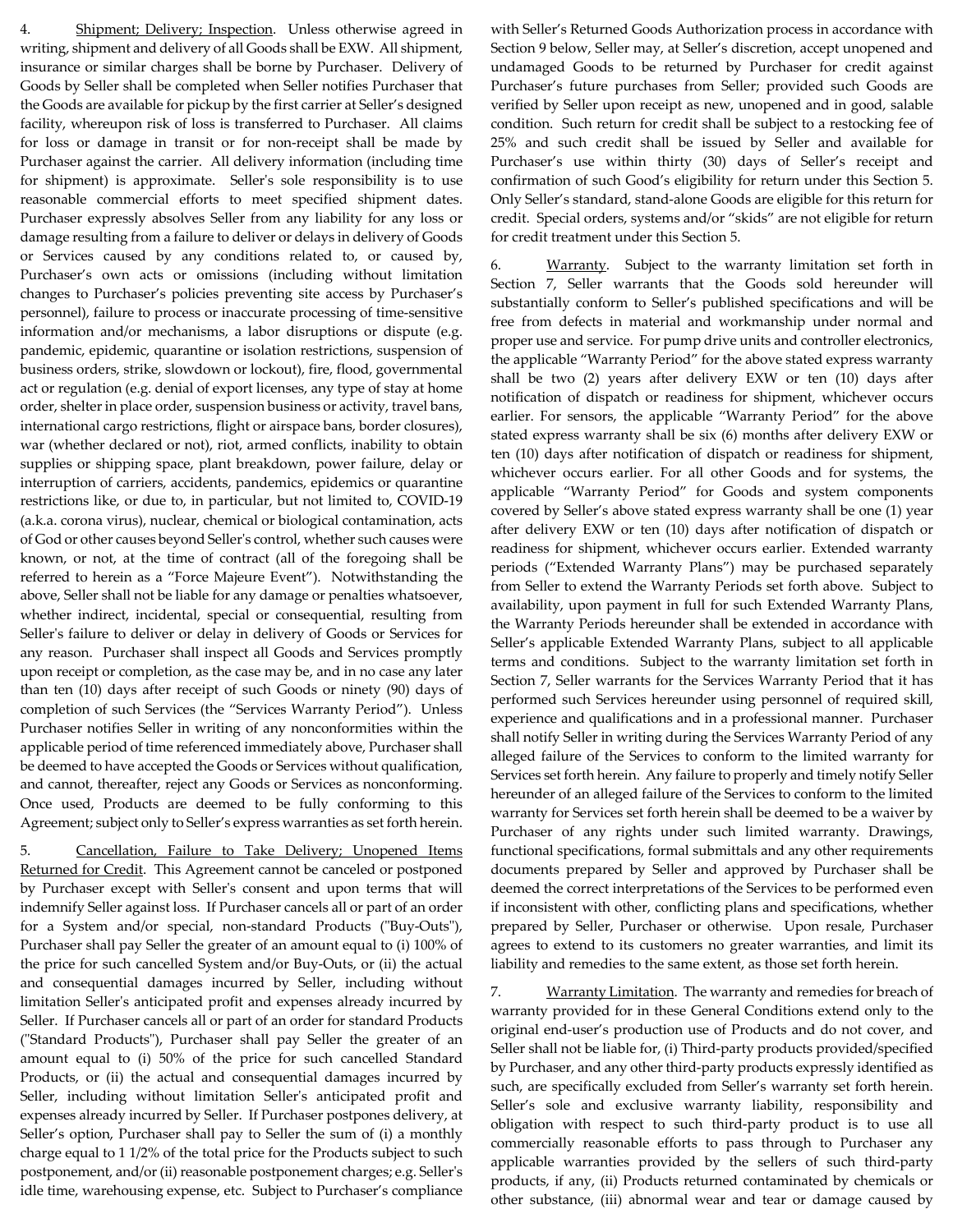installation, maintenance, or use which is improper or contrary to the instructions published by Seller, (iv) storage of Products in a wet or damp area or unprotected from weather and other job conditions, (v) any cause beyond the control of Seller, including without limitation conditions caused by movement, settlement or structural defects of the environment in which the Goods are installed or the Services are provided, fire, wind, hail, flood, lightning or other acts of God, any conditions related to, or caused by, failure to process or inaccurate processing of time-sensitive information and/or mechanisms, intentional acts, accidents, negligence or exposure to harmful chemicals, pollutants or other foreign matter or energy, (vi) repair or damage caused by anyone except personnel authorized by Seller, or (vii) any damage to the finish of the Products after they leave Seller's facility. Goods repaired or replaced and designs corrected under warranty are warranted until: (a) the expiration of the original warranty period; or (b) ninety (90) days from the date Purchaser receives the repaired or replaced item, whichever is later in time. Subject to the limited warranty for Services set forth in Section 6 of these General Conditions and Purchaser's obligation to timely notify Seller of allegedly defective Services during the Services Warranty Period, Services provided hereunder are provided on an as-is, where is basis with no other warranty whatsoever. All Product literature is for illustrative purposes only and does not contain a warranty of any kind. Seller's advice relating to the technical usage of the Products or the intellectual property rights of others, whether provided orally or in writing or through the provision of test results, is given in accordance with Seller's best knowledge at that time, but shall at all times be deemed to be nonbinding. Such advice does not relieve Purchaser from the obligation, and Purchaser accepts full responsibility, to confirm for himself the suitability of the Products for the intended purpose(s). **THE WARRANTY SET FORTH IN SECTION 6 IS STRICTLY LIMITED TO ITS TERMS AND IS IN LIEU OF ALL OTHER WARRANTIES, GUARANTEES, EXPRESS OR IMPLIED, ARISING BY OPERATION OF LAW, COURSE OF DEALING, USAGE OF TRADE OR OTHERWISE, SPECIFICALLY EXCLUDING ANY IMPLIED WARRANTIES OF MERCHANTABILITY OR, FITNESS FOR A PARTICULAR PURPOSE AND, WITH RESPECT TO THE PROVISION OF SERVICES, SPECIFICALLY EXCLUDING ANY IMPLIED WARRANTY AGAINST INFRINGEMENT OF INTELLECTUAL PROPERTY RIGHTS OF A THIRD PARTY OR WARRANTY OF TITLE.**

8. Remedy. Purchaser's sole and exclusive remedy, and Seller's only obligation for breach of warranty with respect to Goods hereunder, shall be, at Seller's option in its sole discretion, to (i) repair or replace the defective Goods (other than Goods sold as systems (or skids)) which fails within the applicable Warranty Period, free of charge, provided that Purchaser promptly notifies Seller of such failure and, after receipt of prior written authorization from Seller, returns such Goods to the place requested by Seller, freight prepaid, and thereupon Seller finds such to be defective; or (ii) with respect to Goods that were sold as systems (or skids), repair or replacement of defective Goods which fall within the applicable Warranty Period, free of charge, provided that Purchaser (A) promptly notifies Seller of such failure; (B) properly prepares the Goods for service (including without limitation ensuring that the Goods to be inspected/serviced are not pressurized, flushing such Goods of all substances, and such other preparation as Seller may reasonably specify); and (C) make such Goods available for inspection and/or service by Seller's designated service provider in a safe work environment (and permit access to such environment) that is appropriate for the work to be performed. Seller reserves the right to charge Purchaser for travel and service time for on-site service technicians in the event Purchaser fails to meet its commitments above.

Without limiting the above, Seller may, at its own cost and expense, decide to uninstall and remove the system/skid in question to Seller's designated facility for inspection and/or repair. In such cases, Seller shall also, at its own expense, return the repaired or replaced system/skid to Purchaser's site and install such system/skid. Seller's obligations with respect to breach of warranty with respect to Goods are strictly limited to repair, or replacement as stated above. Except as may be otherwise specifically agreed in writing in Seller's quotation or similar written document issued by Seller, Purchaser must pay all other costs related to repair or replacement of Goods under warranty, including removal, installation or reinstallation costs. In the event that Purchaser properly and timely notifies Seller during the Services Warranty Period that Services do not meet the limited warranty for Services set forth in Section 6 of these General Conditions and Seller verifies the same, Seller shall, in its sole discretion, either repair or reperform any Services (or the defective portion thereof) or credit or refund the price of such Services, AND SUCH REMEDIES AS ELECTED BY SELLER SHALL BE PURCHASER'S SOLE AND EXCLUSIVE REMEDY AND SELLER'S ENTIRE LIABILITY FOR ANY BREACH OF THE LIMITED WARRANTY FOR SERVICES SET FORTH IN SECTION 6 OF THESE GENERAL CONDITIONS. Seller's personnel must be granted access to inspect, repair and/or replace the Products claimed to be defective at the site of their installation or use.

9. Return Goods Authorization. All returns, whether under warranty or otherwise, are subject to Seller's required return goods authorization ("RGA") process. No Products will be accepted for return unless Purchaser has fulfilled/met all applicable RGA requirements as set forth below: (i) Purchaser must certify that all Goods to be returned to Seller (whether under warranty or otherwise) are certified "Contaminate-Free". Prior to returning any Goods, Purchaser must contact Seller to obtain Seller's "Contaminate-Free Certification" form and complete, sign and return such certification form assuring Seller that Goods to be returned are not contaminated with chemical agents. Such Contaminate-Free Certification must accompany returned Goods; (ii) Any Goods returned, or to be returned, for repair under warranty are subject to Seller's verification that such return under warranty is (a) within the applicable Warranty Period; and (b) eligible for warranty repair subject to the warranty limitations set forth in Section 7 above; (iii) Any Goods returned for credit in accordance with Section 5 above (excluding Goods for which credit is issued by Seller as remedy for breach of warranty) must be returned unused, in good condition, and, in Seller's sole discretion, in restockable and resaleable condition; (iv) In the event any Goods that are returned to Seller without meeting all of the applicable requirements set forth in this Section 9, Seller shall contact Purchaser and attempt to resolve any issues in good faith using commercially reasonable measures; provided, however Seller reserves the right, at any time and in Seller's sole discretion, to send any such non-compliant return Goods back to Purchaser, at Purchaser's sole cost, expense and risk; and (v) Purchaser agrees that Seller's decisions on the RGA matters set forth in this Section 9 are final and binding.

10. Disclaimer; Limitation of Liability, Time For Claims. Purchaser agrees that Seller shall not be liable for INCIDENTAL, SPECIAL, INDIRECT OR CONSEQUENTIAL OR OTHER SIMILAR DAMAGES including but not limited to loss of profit or revenues, damage for loss of use of the Products, damage to property, claims of third parties, including personal injury or death on account of use of the Goods or provision of the Services, or failure of Seller to warn against or instruct on, or adequately warn against or instruct on, the dangers of the Products or the safe and proper use of the Products, whether or not Seller has been advised of the potential for such damages. **SELLER'S TOTAL LIABILITY HEREUNDER FROM ANY CAUSE WHATSOEVER (EXCEPT LIABILITY FROM PERSONAL INJURY**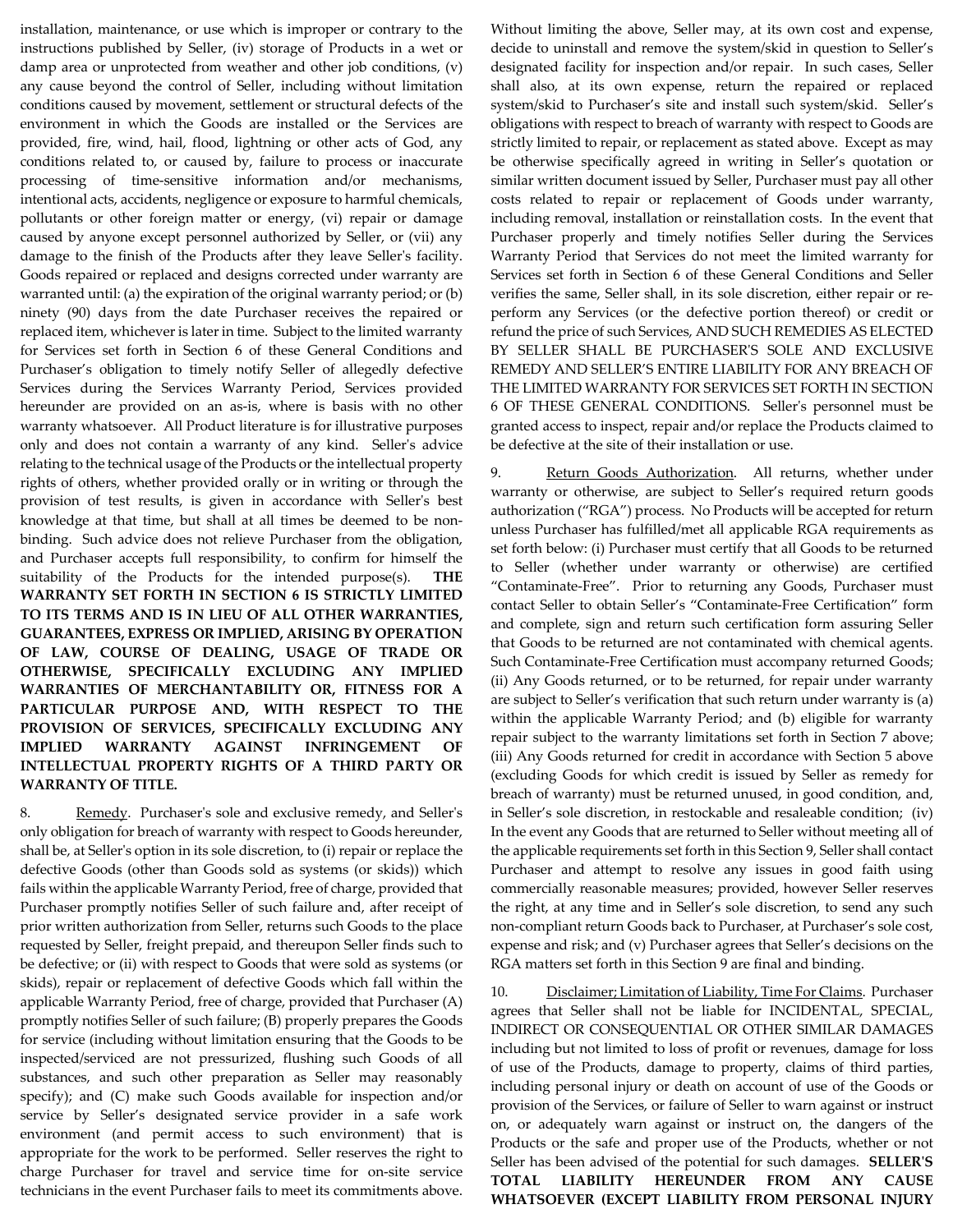**CAUSED BY SELLER'S NEGLIGENCE), WHETHER ARISING UNDER CONTRACT, WARRANTY, TORT (INCLUDING NEGLIGENCE), STRICT LIABILITY, PRODUCTS LIABILITY OR ANY OTHER THEORY OF LIABILITY, WILL BE LIMITED TO THE LESSER OF PURCHASER'S ACTUAL DAMAGES OR THE PRICE PAID TO SELLER FOR THE PRODUCTS THAT ARE THE SUBJECT OF PURCHASER'S CLAIM. ALL CLAIMS AGAINST SELLER MUST BE BROUGHT WITHIN ONE YEAR AFTER THE CAUSE OF ACTION ARISES, AND PURCHASER EXPRESSLY WAIVES ANY LONGER STATUTE OF LIMITATIONS.**

11. Specifications, Intellectual Property. Seller assumes no liability for any errors or omissions in any specifications provided or required by Purchaser ("Purchaser Specifications"), including any errors or omissions made by Seller in interpreting Purchaser Specifications. Absent a separate confidentiality/non-disclosure agreement between Purchaser and Seller, in the event Purchaser Specifications are clearly and conspicuously identified in writing to Seller as Purchaser's confidential and proprietary information, Seller's sole and exclusive obligation hereunder shall be to use commercially reasonable efforts to protect such Purchaser Specifications from disclosure to third-parties (other than Purchaser's agents, contractors and/or designees) without Purchaser's consent. Purchaser Specifications not listed and priced by Seller are not part of this Agreement. Purchaser agrees, at its own expense, to defend, indemnify and hold harmless Seller, its officers, agents, employees and principals, against any and all losses, costs, including investigation costs, damages, claims, liabilities or expenses of any kind, including without limitation reasonable attorneys' fees, arising out of or resulting from, directly or indirectly, any claims of violation of proprietary rights of third parties due to, or injury or death to persons or damage to property caused by, Purchaser Specifications. Seller retains all copyrights and other ownership rights with respect to all drawings, models, plans, software, samples, and other documentation (collectively "Seller Documentation"). Seller Documentation may not be copied or disclosed to others without Seller's express written consent and must be promptly returned to Seller (i) if an order is not placed or (ii) at Seller's request. If an order is not placed in response to Seller Documentation, Seller reserves the right to claim reasonable compensation for its time and effort spent in preparing such Seller Documentation from Purchaser.

## 12. Force Majeure Procedure; Termination.

If Seller desires to invoke a Force Majeure Event, the Seller shall notify the Purchaser of the date of commencement of the Force Majeure Event within seventy-two (72) hours after the date on which Seller first had knowledge of the effect of such Force Majeure Event. The Seller shall confirm its initial notice as soon as possible by registered letter. In this letter, the Seller shall state the nature and expected duration of the Force Majeure Event and the actions to be taken in order to comply with requirements of this clause. In all cases the Seller shall (a) make reasonable endeavors to prevent and reduce and mitigate the effect of any delay occasioned by any Force Majeure Event; and (b) use reasonable efforts to protect and keep the resources and means necessary for the implementation of this Agreement as well as the supply to be delivered in suitable working conditions. Within seventytwo (72) hours following the termination of a Force Majeure Event, the Seller shall inform the Purchaser in writing of the resumption of the implementation of this Agreement. If Seller is subject to a Force Majeure Event, it will not be deemed to be in breach of this Agreement or otherwise to have any liability in respect of the failure or delay in the performance of its obligations arising out of or in connection with this Agreement (a)to the extent that the failure or delay in performing such obligations was directly or indirectly due to the Force Majeure Event;

and (b)for so long as the Force Majeure Event continues plus an additional period of ten (10) business days. The foregoing sentence shall not apply to provisions of this Agreement regarding confidentiality, insurance and IP rights and any due payment obligations. Each party shall bear its own costs resulting from the occurrence of the Force Majeure Event. In case a Force Majeure Event prevents Seller from performing any of its obligations under this Agreement for a continuous period of more than ninety (90) days from the date of the initial notification thereof in accordance with this clause, and if the parties have not in the meantime come to an agreement concerning the measures to be undertaken, the Purchaser may terminate all or part of this Agreement by giving fifteen (15) business days' prior written notice. In this case, the Purchaser shall pay the Seller the amount corresponding to the Products, systems and/or system components already delivered and/or produced by the Seller plus costs incurred.

13. Covid-19. The parties hereto are aware that due to the COVID-19 outbreak, declared by the World Health Organization to be a pandemic on March 11, 2020 ("COVID-19 Pandemic"), delays of performing certain obligations under this Agreement may occur or may be impaired or impeded at any time and are not controllable or exactly foreseeable for any party, in particular, but not limited to, the delivery, provision or performance of works or services and materials, transportation, travelling including for rectifications, maintenance, and the general availability of service personal. Accordingly, performance obligations which are delayed or - for the time being - unable to be fulfilled, directly or indirectly due to the COVID-19 Pandemic, shall be suspended. All parties shall use commercially reasonable efforts to mitigate the impact of the COVID -19 Pandemic on the performance of this Agreement. The previous sentences do not affect any due payment obligations.

14. Compliance with Law. Purchaser acknowledges and agrees that it is subject to (a) the United States of America rules, laws and requirements governing the export and/or reexport of Seller's products, services and/or technology including, but not limited to the Export Administration Regulations, the International Traffic in Arms Regulations, regulations promulgating financial transaction restrictions administered by the United States Department of the Treasury, Office of Foreign Asset Controls or any of the laws, rules and regulations regarding prohibited and restricted parties, the International Emergency Economic Powers Act, the United States Export Administration Act, the United States Arms Export Control Act, the United States Trading with the Enemy Act, and all regulations, orders and licenses issued thereunder (collectively the "Export Laws"); and (b) all applicable rules, laws and requirements regarding bribery and corruption including, but not limited to, the United States Foreign Corrupt Practices Act (collectively, the "Anti-Corruption Laws"). Purchaser represents and warrants that, as of the date hereof, it is compliant with all Export Laws and Anti-Corruption Laws; and further represents and warrants that it will remain in compliance with such Export Control Laws and Anti-Corruption Laws. In particular, Purchaser hereby gives assurance that unless notice is given to and prior governmental authorization is obtained as required by the Export Laws, Purchaser will not knowingly reexport, directly or indirectly, any Products or any technical data transferred by Seller to Purchaser to any destination or person or entity in violation of the Export Laws. Purchaser additionally warrants that it has not been, and is not currently, debarred, suspended, prohibited or impaired from exporting, reexporting, receiving, purchasing, procuring, or otherwise obtaining any product, commodity, or technical data regulated by any agency of the government of the United States. Purchaser shall respond, in a prompt and timely manner after reasonable investigation (where necessary), to Seller's requests for written assurances of compliance with the Export Laws and/or Anti